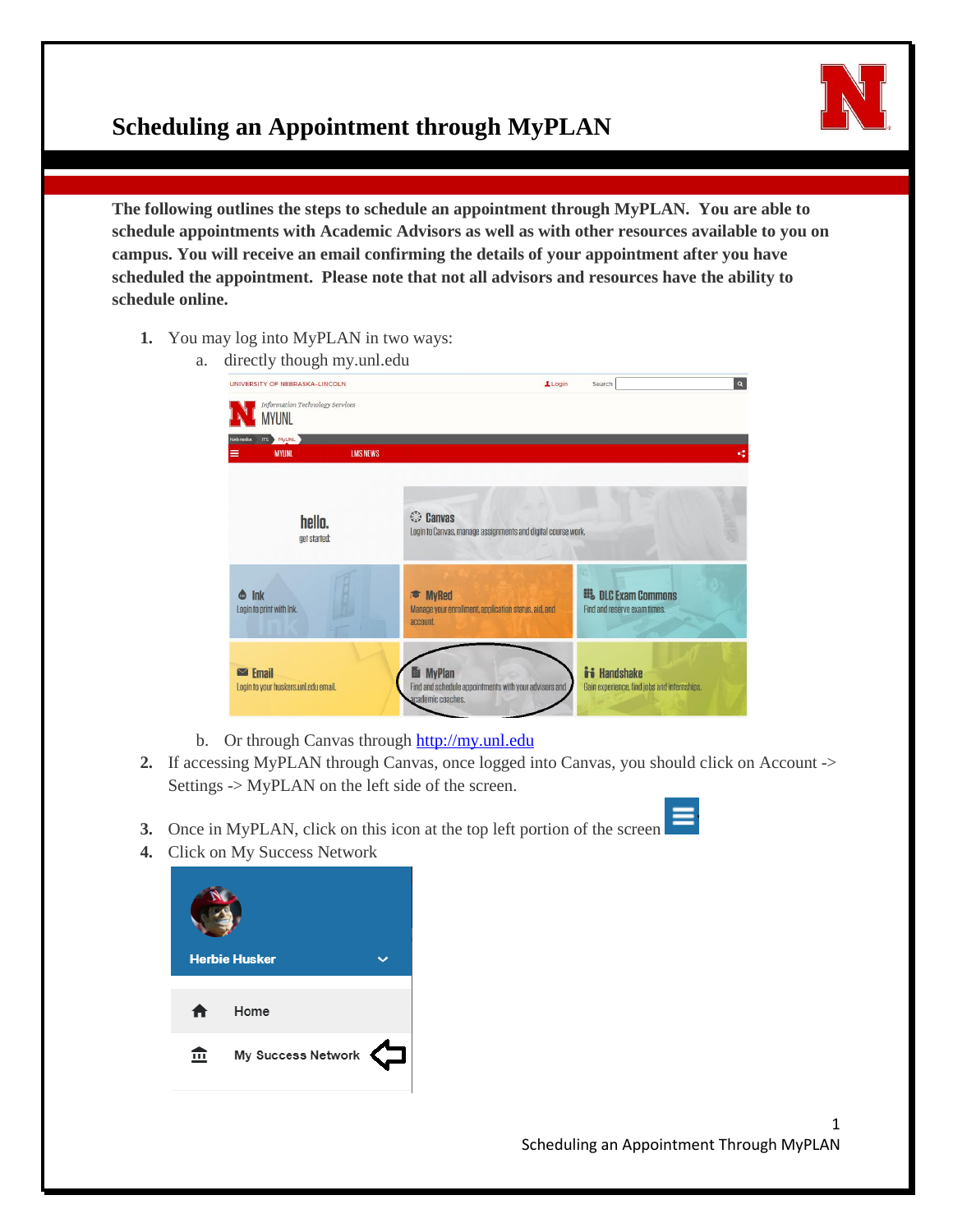**5.** Under 'My Success Network,' you are able to see your Academic Advisor and other resources. You can also use the search box for your advisor or other resources.



**6.** Click on the Office or Person you wish to schedule an appointment with. This will give you more information about the specific office or person.

## **Career Services**



**7.** Click on the type of help you need. In most cases, there will only be one initial option.

|                             | $\equiv$ Schedule Appointment                   |                                               |  |
|-----------------------------|-------------------------------------------------|-----------------------------------------------|--|
|                             | <b>Wendy O'Connor</b><br><b>General Advisor</b> |                                               |  |
| What do you need help with? |                                                 |                                               |  |
| Advising                    |                                                 |                                               |  |
|                             |                                                 | 2<br>Scheduling an Appointment Through MyPLAN |  |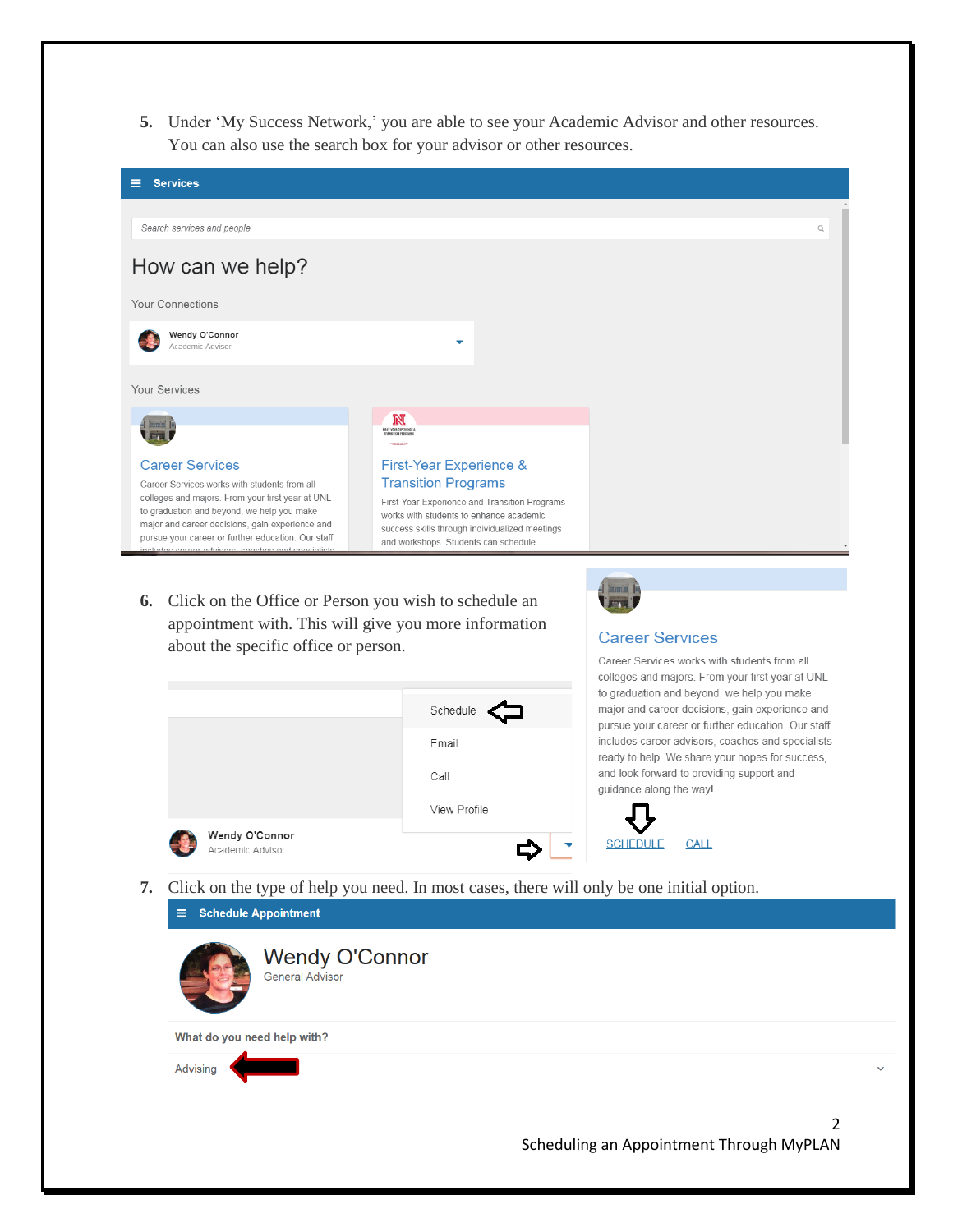**8.** Select the specific information you want to discuss in your meeting (you may only select one type). Once you select the time, click continue

| - -<br>$-$<br><b>Schedule Appointment</b><br>Ξ       |                              |  |
|------------------------------------------------------|------------------------------|--|
| <b>Wendy O'Connor</b><br><b>General Advisor</b>      |                              |  |
| What do you need help with?                          |                              |  |
| Advising                                             | $\hat{\phantom{a}}$          |  |
| • Change of major/minor                              | Current Grades and Classes   |  |
| <b>Euture and Graduation Planning</b>                | © Other - Specify below      |  |
| <b>O</b> Priority registration/ Next term scheduling | <b>E</b> Probation/Dismissal |  |
|                                                      |                              |  |
|                                                      |                              |  |
| <b>CANCEL</b>                                        | <b>CONTINUE</b>              |  |

**9.** Select the date range that you would like to schedule an appointment for. Note that some days that person may not have availability. Once you have selected the dates you would like to view, the times that are available for an appointment will appear on the right-side of the screen. Select the time and push continue.